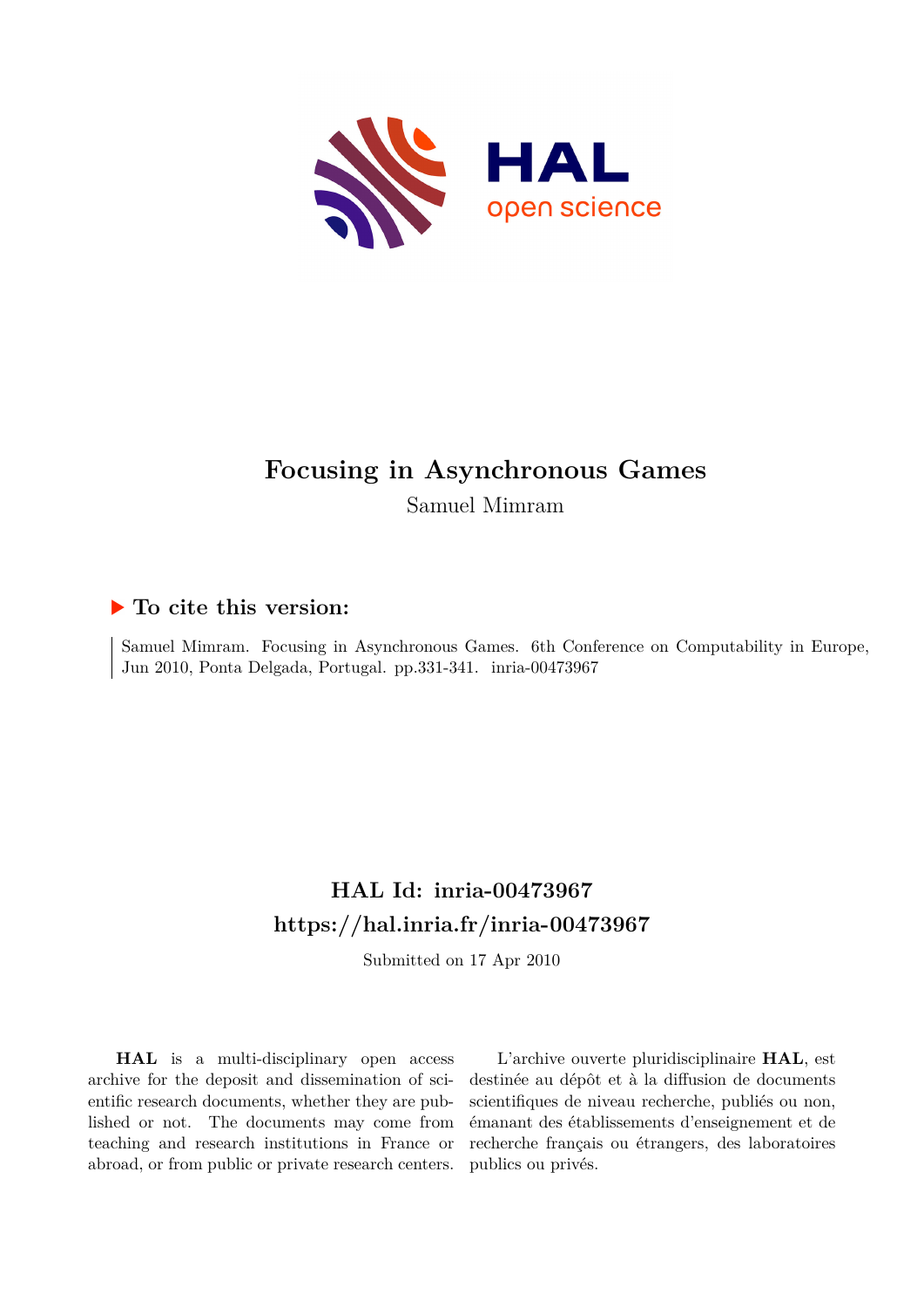#### Focusing in Asynchronous Games

Samuel Mimram<sup>\*</sup>

CEA LIST / Ecole Polytechnique ´

Abstract. Game semantics provides an interactive point of view on proofs, which enables one to describe precisely their dynamical behavior during cut elimination, by considering formulas as games on which proofs induce strategies. We are specifically interested here in relating two such semantics of linear logic, of very different flavor, which both take in account concurrent features of the proofs: asynchronous games and concurrent games. Interestingly, we show that associating a concurrent strategy to an asynchronous strategy can be seen as a semantical counterpart of the focusing property of linear logic.

A cut-free proof in sequent calculus, when read from bottom up, progressively introduces the connectives of the formula that it proves, in the order specified by the syntactic tree constituting the formula, following the conventions induced by the logical rules. In this sense, a formula can be considered as a playground that the proof will explore. The formula describes the rules that this exploration should obey, it can thus be abstractly considered as a *game*, whose moves are its connectives, and a proof as a strategy to play on this game. If we follow the principle given by the Curry-Howard correspondence, and see a proof as some sort of program, this way of considering proof theory is particularly interesting because the strategies induced by proofs describe very precisely the interactive behavior of the corresponding program in front of its environment.

This point of view is at the heart of *game semantics* and has proved to be very successful in order to provide denotational semantics which is able to describe precisely the dynamics of proofs and programs. In this interactive perspective, two players are involved: the Proponent, which represents the proof, and the Opponent, which represents its environment. A formula induces a game which is to be played by the two players, consisting of a set of moves together with the rules of the game, which are formalized by the polarity of the moves (the player that should play a move) and the order in which the moves should be played. The interaction between the two players is formalized by a play, which is a sequence of moves corresponding to the part of the formula being explored during the cut-elimination of the proof with another proof. A proof is thus described in this setting by a *strategy* which corresponds to the set of interactions that the proof is willing to have with its environment.

This approach has been fruitful for modeling a wide variety of logics and programming languages. By refining Joyal's category of Conway games [\[12\]](#page-10-0) and

<sup>⋆</sup> CEA LIST, Laboratory for the Modelling and Analysis of Interacting Systems, Point Courrier 94, 91191 Gif-sur-Yvette, France. E-mail: [samuel.mimram@cea.fr](mailto:samuel.mimram@cea.fr). This work has been supported by the CHOCO (ANR-07-BLAN-0324) ANR project.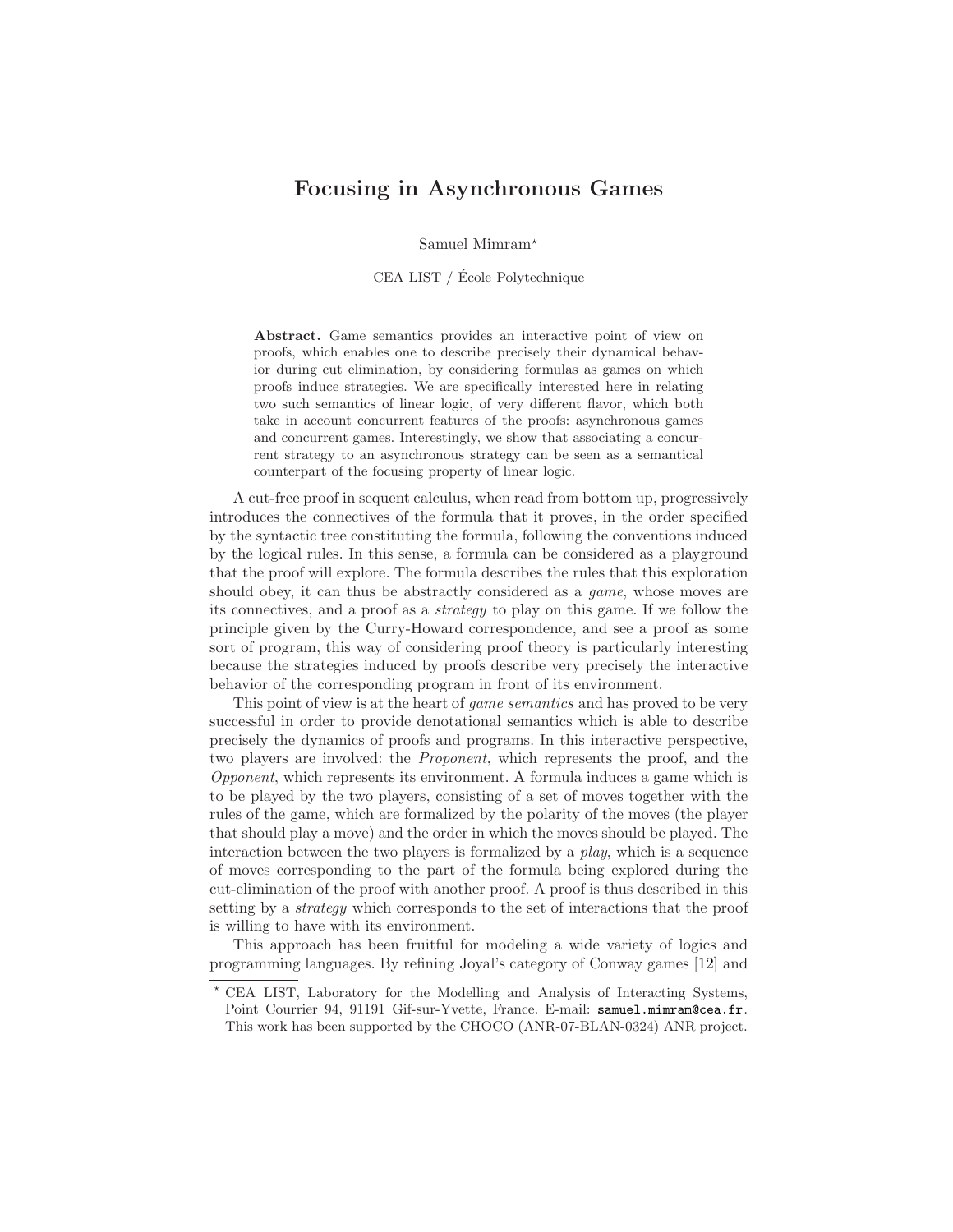Blass' games [\[7\]](#page-10-1), Abramsky and Jagadeesan were able to give the first fully complete game model of the multiplicative fragment of linear logic extended with the MIX rule [\[3\]](#page-10-2), which was later refined into a fully abstract model of PCF (Programming Language of Computable Functions) [\[4\]](#page-10-3). Here, "fully complete" and "fully abstract" essentially mean that the model is very precise, in the sense that every strategy is definable (i.e. is the interpretation of a proof or a program); more details can be found in Curien's survey on the subject [\[9\]](#page-10-4). Giving such a precise model of this language, introduced by Plotkin [\[18\]](#page-10-5), was considered as a corner stone in computer science because it is a prototypical programming language, consisting of the  $\lambda$ -calculus extended with base data types and a fixpoint operator. At exactly the same time, Hyland and Ong gave another fully abstract model of PCF based on a variant of game semantics called pointer games [\[11\]](#page-10-6). In this model, definable strategies are characterized by two conditions imposed on strategies (well-bracketing and innocence). This setting was shown to be extremely expressive: relaxing in various ways these conditions gave rise to fully abstract models of a wide variety of programming languages with diverse features such as references, control, etc.

Game semantics is thus helpful to understand how logic and typing regulate computational processes. It also provides ways to analyze them (for example by doing model checking [\[2\]](#page-10-7)) or to properly extend them with new features [\[9\]](#page-10-4), and this methodology should be helpful to understand better concurrent programs. Namely, concurrency theory being relatively recent, there is no consensus about what a good process calculus should be (there are dozens of variants of the  $\pi$ -calculus and only one  $\lambda$ -calculus) and what a good typing system for process calculus should be: we believe that the study of denotational semantics of those languages is necessary in order to reveal their fundamental structures, with a view to possibly extending the Curry-Howard correspondence to programming languages with concurrent features. A few game models of concurrent programming languages have been constructed and studied. In particular, Ghica and Murawski have built a fully abstract model of Idealized Algol (an imperative programming language with references) extended with parallel composition and mutexes [\[10\]](#page-10-8) and Laird a game semantics of a typed asynchronous  $\pi$ -calculus [\[13\]](#page-10-9).

In this paper, we take a more logical point of view and are specifically interested in concurrent denotational models of linear logic. The idea that multiplicative connectives express concurrent behaviors is present since the beginnings of linear logic: it is namely very natural to see a proof of  $A \mathcal{B}$  or  $A \otimes B$  as a proof of  $A$  in "parallel" with a proof of  $B$ , the corresponding introduction rules being

$$
\frac{\vdash \Gamma, A, B}{\vdash \Gamma, A \mathbin{\otimes} B} [\mathbb{Z}] \quad \text{and} \quad \frac{\vdash \Gamma, A \quad \vdash \Delta, B}{\vdash \Gamma, \Delta, A \otimes B} [\otimes]
$$

with the additional restriction that the two proofs should be "independent" in the case of the tensor, since the corresponding derivations in premise of the rule are two disjoint subproofs. Linear logic is inherently even more parallel: it has the focusing property [\[6\]](#page-10-10) which implies that every proof can be reorganized into one in which all the connectives of the same polarity at the root of a formula are introduced at once (this is sometimes also formulated using synthetic con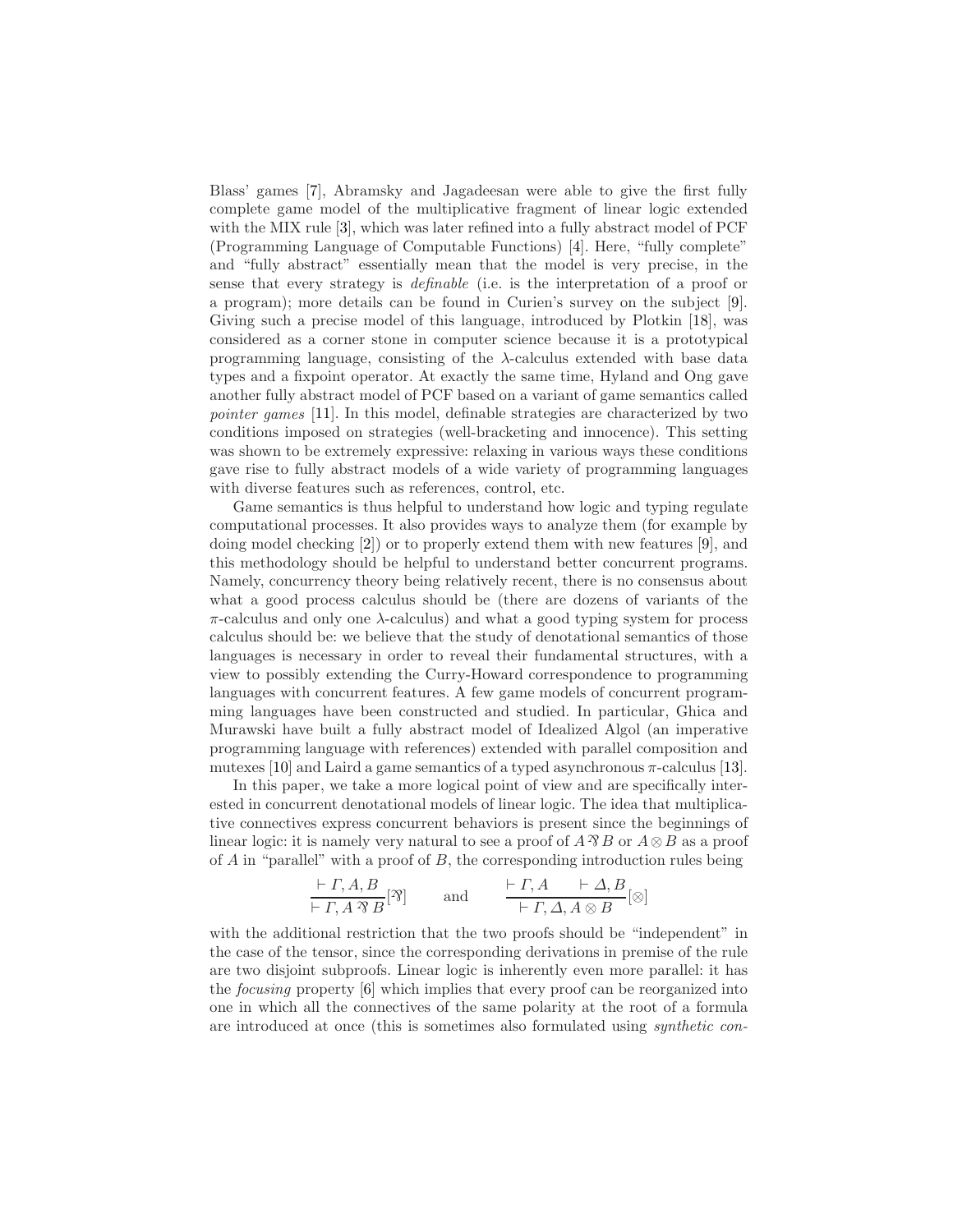nectives). This property, originally discovered in order to ease proof-search has later on revealed to be fundamental in semantics and type theory. Two game models of linear logic have been developed in order to capture this intuition. The first, by Abramsky and Melliès, called *concurrent games*, models strategies as closure operators [\[5\]](#page-10-11) following the domain-theoretic principle that computations add information to the current state of the program (by playing moves). It can be considered as a big-step semantics because concurrency is modeled by the ability that strategies have to play multiple moves at once. The other one is the model of *asynchronous games* introduced by Melliès  $[14]$  where, in the spirit of "true concurrency", playing moves in parallel is modeled by the possibility for strategies to play any interleaving of those moves and these interleavings are considered to be equivalent. We recall here these two models and explain here that concurrent games can be related to asynchronous games using a semantical counterpart of focusing. A detailed presentation of these models together with the proofs of many properties evoked in this paper can be found in [\[16,](#page-10-13)[17\]](#page-10-14).

#### 1 Asynchronous games

Recall that a *graph*  $G = (V, E, s, t)$  consists of a set V of vertices (or *positions*), a set E of edges (or transitions) and two functions  $s, t : E \to V$  which to every transition associate a position which is called respectively its source and its target. We write  $m: x \longrightarrow y$  to indicate that m is a transition with x as source and  $y$  as target. A path is a sequence of consecutive transitions and we write  $t: x \longrightarrow y$  to indicate that t is a path whose source is x and target is y. The concatenation of two consecutive paths  $s : x \longrightarrow y$  and  $t : y \longrightarrow z$  is denoted s · t. An asynchronous graph  $G = (G, \diamond)$  is a graph G together with a tiling relation  $\diamond$ , which relates paths of length two with the same source and the same target. If  $m: x \longrightarrow y_1, n: x \longrightarrow y_2, p: y_1 \longrightarrow z$  and  $q: y_2 \longrightarrow z$  are four transitions, we write

<span id="page-3-0"></span>
$$
y_1 \sim \frac{y_2}{x} \sim \frac{y_2}{y_2} \tag{1}
$$

to diagrammatically indicate that  $m \cdot p \diamond n \cdot q$ . We write  $\sim$  for the smallest congruence (wrt concatenation) containing the tiling relation. This relation is called homotopy because it should be thought as the possibility, when  $s$  and  $t$  are two homotopic paths, to deform "continuously" the path s into t. From the concurrency point of view, a homotopy between two paths indicates that these paths are the same up to reordering of independent events, as in Mazurkiewicz traces. In the diagram  $(1)$ , the transition q is the *residual* (in the sense of rewriting theory) of the transition m after the transition n, and similarly  $p$  is the residual of n after m; the event (also called move) associated to a transition is therefore its equivalence class under the relation identifying a transition with its residuals. In the asynchronous graphs we consider, we suppose that given a path  $m \cdot p$  there is at most one path  $n \cdot q$  forming a tile [\(1\)](#page-3-0). We moreover require that a transition should have at most one residual after another transition.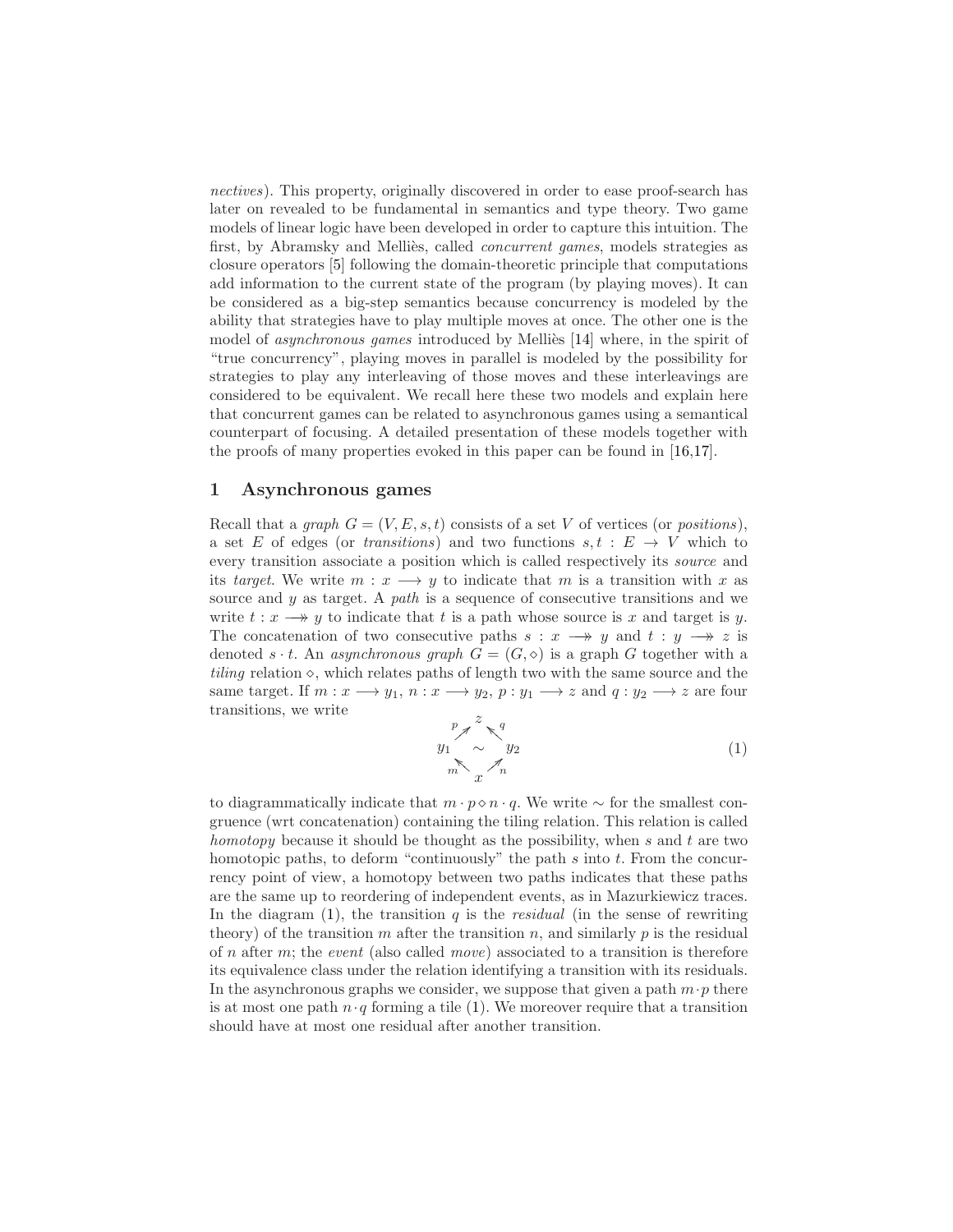We consider formulas of the multiplicative and additive fragment of linear logic (MALL), which are generated by the grammar

A ::=  $A \mathcal{R} A$  |  $A \otimes A$  |  $A \& A$  |  $A \oplus A$  |  $X$  |  $X^*$ 

where X is a variable (for brevity, we don't consider units). The  $\mathcal{R}$  and  $\&$  (resp.  $\otimes$ and  $\oplus$ ) connectives are sometimes called *negative* or *asynchronous* (resp. *positive* or synchronous). A position is a term generated by the following grammar

 $x : :=$  †  $x \mathcal{R} x$  |  $x \otimes x$  |  $\&L x$  |  $\&R x$  |  $\oplus_L x$  |  $\oplus_R x$ 

The de Morgan dual  $A^*$  of a formula is defined as usual, for example  $(A \otimes B)^* =$  $A^* \mathcal{B} B^*$ , and the dual of a position is defined similarly. Given a formula A, we write  $pos(A)$  for the set of valid positions of the formula which are defined inductively by  $\dagger \in pos(A)$  and if  $x \in pos(A)$  and  $y \in pos(B)$  then  $x \mathfrak{B} y \in pos(A \mathfrak{B})$ ,  $x \otimes y \in \text{pos}(A \otimes B), \&_{L}x \in \text{pos}(A \& B), \&_{R}y \in \text{pos}(A \& B), \oplus_{L}x \in \text{pos}(A \oplus B)$ and  $\oplus_R y \in \text{pos}(A \oplus B)$ .

An asynchronous game  $G = (G, \ast, \lambda)$  is an asynchronous graph  $G = (V, E, s, t)$ together with a distinguished *initial position*  $* \in V$  and a function  $\lambda : E \to \{O, P\}$ which to every transition associates a *polarity*: either  $O$  for Opponent or  $P$  for Proponent. A transition is supposed to have the same polarity as its residuals, polarity is therefore well-defined on moves. We also suppose that every position x is reachable from the initial position, i.e. that there exists a path  $* \rightarrow x$ . Given a game  $G$ , we write  $G^*$  for the game  $G$  with polarities inverted. Given two games G and H, we define their asynchronous product  $G||H$  as the game whose positions are  $V_{G||H} = V_G \times V_H$ , whose transitions are  $E_{G||H} = E_G \times V_H + V_G \times E_H$ (by abuse of language we say that a transition is "in  $G$ " when it is in the first component of the sum or "in H" otherwise) with the source of  $(m, x) \in E_G \times V_H$ being  $(s_G(m), x)$  and its target being  $(t_G(m), x)$ , and similarly for transitions in  $V_G \times E_H$ , two transitions are related by a tile whenever they are all in G (resp. in H) and the corresponding transitions in  $G$  (resp. in  $H$ ) are related by a tile or when two of them are an instance of a transition in  $G$  and the two other are instances of a transition in H, the initial position is  $(*_G, *_H)$  and the polarities of transitions are those induced by  $G$  and  $H$ .

To every formula  $A$ , we associate an asynchronous game  $G_A$  whose vertices are the positions of A as follows. We suppose fixed the interpretation of the free variables of A. The game  $G_{A\mathfrak{B}}$  is obtained from the game  $G_A||G_B$  by replacing every pair of positions  $(x, y)$  by  $x \mathcal{R} y$ , and adding a position  $\dagger$  and an Opponent transition †  $\rightarrow$  †  $\gamma$  †. The game  $G_{A\&B}$  is obtained from the disjoint union  $G_A + G_B$  by replacing every position x of  $G_A$  (resp.  $G_B$ ) by  $\&_L x$  (resp.  $\&_R x$ ), and adding a position  $\dagger$  and two Opponent transitions  $\dagger \longrightarrow \&_L\dagger$  and  $\dagger \longrightarrow \&_R\dagger$ . The games associated to the other formulas are deduced by de Morgan duality:  $G_{A^*} = G_A^*$ . This operation is very similar to the natural embedding of event structures into asynchronous transition systems [\[19\]](#page-10-15). For example, if we interpret the variable X (resp. Y) as the game with two positions  $\dagger$  and x (resp.  $\dagger$  and y) and one transition between them, the interpretation of the formula  $(X \otimes X^*) \& Y$ is depicted in [\(2\)](#page-5-0). We have made explicit the positions of the games in order to underline the fact that they correspond to partial explorations of formulas, but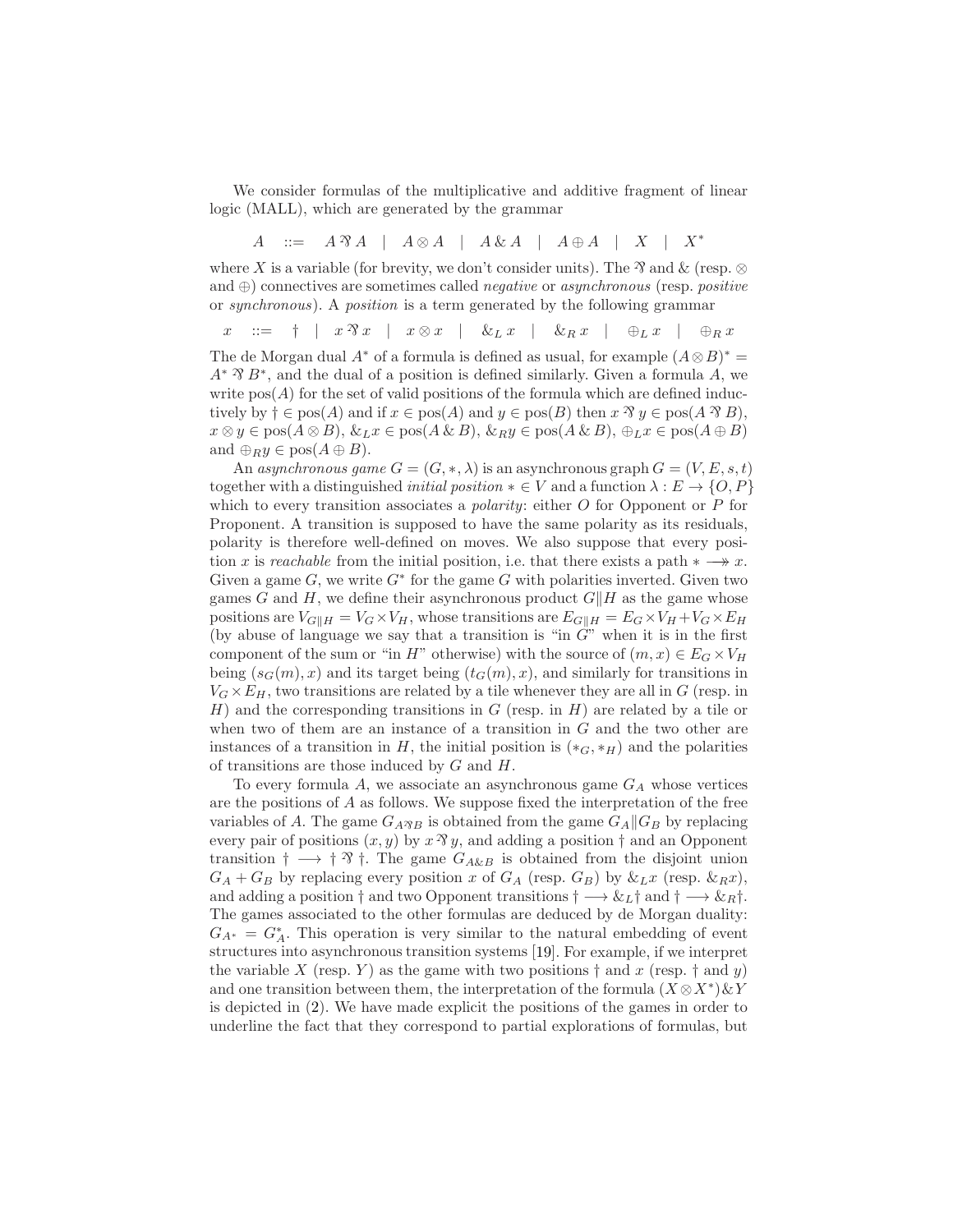the naming of a position won't play any role in the definition of asynchronous strategies.  $\&L(x \otimes x^*)$ 

<span id="page-5-0"></span>

A strategy  $\sigma$  on a game G is a prefix-closed set of plays, which are paths whose source is the initial position of the game. To every proof  $\pi$  of a formula A, we associate a strategy, defined inductively on the structure of the proof. Intuitively, these plays are the explorations of formulas allowed by the proof. For example, the strategies interpreting the proofs

$$
\frac{\pi}{\vdash \Gamma, A, B} \qquad \text{and} \qquad \frac{\pi}{\vdash \Gamma, A \oplus B} [\text{B}]
$$

will contain plays which are either empty or start with a transition  $\dagger \longrightarrow \dagger \mathcal{B}$ (resp. †  $\longrightarrow \bigoplus_L$ †) followed by a play in the strategy interpreting  $\pi$ . The other rules are interpreted in a similar way. To be more precise, since the interpretation of a proof depends on the interpretation of its free variables, the interpretation of a proof will be an uniform family of strategies indexed by the interpretation of the free variables in the formula (as in e.g. [\[3\]](#page-10-2)) and axioms proving  $\vdash A, A^*$ will be interpreted by copy-cat strategies on the game interpreting A. For the lack of space, we will omit details about variables and axioms.

Properties characterizing definable strategies were studied in the case of alternating strategies (where Opponent and Proponent moves should alternate strictly in plays) in [\[15\]](#page-10-16) and generalized to the non-alternating setting that we are considering here in [\[16](#page-10-13)[,17\]](#page-10-14). We recall here the basic properties of definable strategies. One of the interest of these is that they allow one to reason about strategies in a purely local and diagrammatic fashion. It can be shown that every definable strategy  $\sigma$  is

- positional: for every three paths  $s, t : * \longrightarrow x$  and  $u : x \longrightarrow y$ , if  $s \cdot u \in \sigma$ , s ∼ t and  $t \in \sigma$  then  $t \cdot u \in \sigma$ . This property essentially means that a strategy is a subgraph of the game: a strategy  $\sigma$  induces a subgraph  $G_{\sigma}$  of the game which consists of all the positions and transitions contained in at least one play in  $\sigma$ , conversely every play in this subgraph belongs to the strategy when the strategy is positional. In fact, this graph  $G_{\sigma}$  may be seen itself as an asynchronous graph by equipping it with the tiling relation induced by the underlying game.
- deterministic: if the graph  $G_{\sigma}$  of the strategy contains a transition  $n : x \longrightarrow y_2$ and a Proponent transition  $m: x \longrightarrow y_1$  then it also contains the residual of  $m$  along  $n$ , this defining a tile of the form  $(1)$ .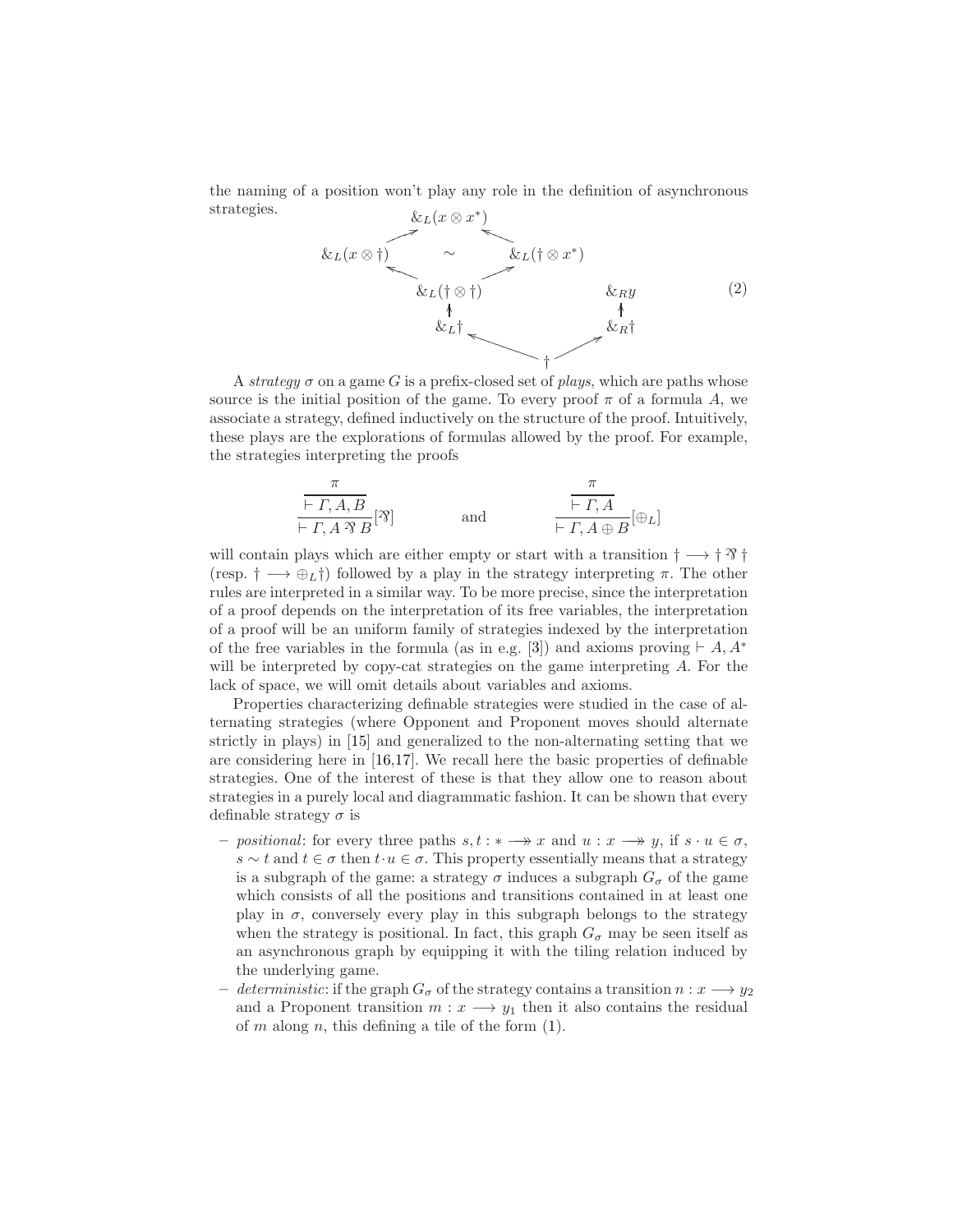- receptive: if  $\sigma$  contains a play  $s : * \longrightarrow x$  and there exists an Opponent move  $m: x \longrightarrow y$  in the game then the play  $s \cdot m: * \longrightarrow y$  is also in  $\sigma$ .
- $− total:$  if  $σ$  contains a play  $s : * \longrightarrow x$  and there is no Opponent transition  $m: x \longrightarrow y$  in the game then either the position x is terminal (there is no transition with  $x$  as source in the game) or there exists a Proponent transition  $m : x \longrightarrow y$  such that  $s \cdot m$  is also in  $\sigma$ .

#### 2 Focusing in linear logic

In linear logic, a proof of the form depicted on the left-hand side of

$$
\frac{\frac{\pi_1}{\vdash A, B, C}}{\vdash A \mathcal{B}, C} [\mathcal{B}] \qquad \frac{\pi_2}{\vdash D} \qquad \qquad \frac{\frac{\pi_1}{\vdash A, B, C} \qquad \frac{\pi_2}{\vdash D}}{\vdash A, B, C \otimes D} [\mathcal{B}] \qquad \qquad \frac{\vdash A, B, C \otimes D}{\vdash A, B, C \otimes D} [\mathcal{B}]
$$

can always be reorganized into the proof depicted on the right-hand side. This proof transformation can be seen as "permuting" the introduction of ⊗ after the introduction of  $\mathfrak{B}$  (when looking at proofs bottom-up). From the point of view of the strategies associated to the proofs, the game corresponding to the proven sequent contains  $\qquad \qquad$   $\qquad \qquad$   $\qquad \qquad$   $\qquad \qquad$   $\qquad \qquad$   $\qquad \qquad$   $\qquad \qquad$   $\qquad \qquad$   $\qquad \qquad$   $\qquad \qquad$   $\qquad \qquad$   $\qquad \qquad$   $\qquad \qquad$   $\qquad \qquad$   $\qquad \qquad$   $\qquad \qquad$   $\qquad \qquad$   $\qquad \qquad$   $\qquad \qquad$   $\qquad \qquad$   $\qquad \qquad$   $\qquad \qquad$   $\qquad \q$ 



and the transformation corresponds to replacing the path  $m \cdot p$  by the path  $n \cdot q$ in the strategy associated to the proof. More generally, the introduction rules of two negative connectives can always be permuted, as well as the introduction of two positive connectives, and the introduction rule of a positive connective can always be permuted after the introduction rule of a negative one. Informally, a negative (resp. positive) can always be "done earlier" (resp. "postponed"). We write  $\pi \prec \pi'$  when a proof  $\pi'$  can be obtained from a proof  $\pi$  by a series of such permutations of rules.

These permutations of rules are at the heart of Andreoli's work [\[6\]](#page-10-10) which reveals that if a formula is provable then it can be found using a focusing proof search, which satisfies the following discipline: if the sequent contains a negative formula then a negative formula should be decomposed (negative phase), otherwise a positive formula should be chosen and decomposed repeatedly until a (necessarily unique) formula is produced (*positive phase*) – this can be formalized using a variant of the usual sequent rules for linear logic. From the point of view of game semantics, this says informally that every strategy can be reorganized into one playing alternatively a "bunch" of Opponent moves and a "bunch" of Proponent moves.

All this suggests that proofs in sequent calculus are too sequential: they contain inessential information about the ordering of rules, and we would like to work with proofs modulo the congruence generated by the  $\prec$  relation. Semantically, this can be expressed as follows. A strategy  $\sigma$  is *courteous* when for every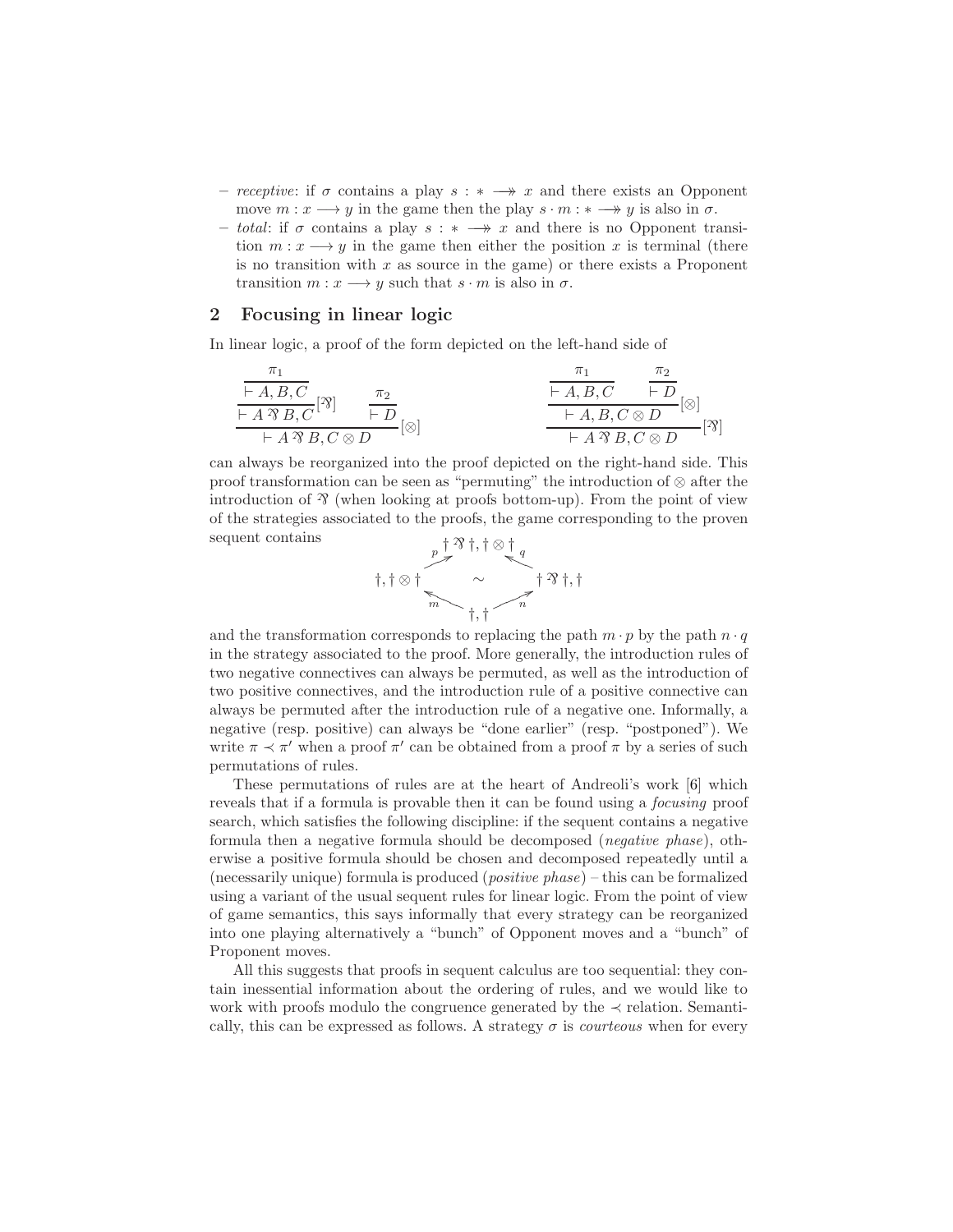tile of the form [\(1\)](#page-3-0) of the game, such that the path  $m \cdot p$  is in (the graph  $G_{\sigma}$ of) the strategy  $\sigma$ , and either m is a Proponent transition or p is an Opponent transition, the path  $n \cdot q$  is also in  $\sigma$ . We write  $\tilde{\sigma}$  for the smallest courteous strategy containing  $\sigma$ . Courteous strategies are less sequential than usual strategies: suppose that  $\sigma$  is the strategy interpreting a proof  $\pi$  of a formula A, then a play s is in  $\tilde{\sigma}$  if and only if it is a play in the strategy interpreting some proof  $\pi'$ such that  $\pi \prec \pi'$ .

Strategies which are positional, deterministic, receptive, total, courteous, are closed under residuals of transitions and satisfy some other properties such as the cube property (enforcing a variant of the domain-theoretic stability property) are called ingenuous and are very well behaved: they form a compact closed category, with games as objects and ingenuous strategies  $\sigma$  on  $A^*||B$  as morphisms  $\sigma: A \to B$ , which is a denotational model of MLL, which can be refined into a model of MALL by suitably quotienting morphisms. Composition of strategies  $\sigma: A \to B$  and  $\tau: B \to C$  is defined as usual in game semantics by "parallel composition and hiding": the plays in  $\tau \circ \sigma$  are obtained from *interactions* of  $\sigma$ and  $\tau$ , which are the plays on the game  $A||B||C$  whose projection on  $A^*||B$ (resp.  $B^*||C$ ) is in  $\sigma$  (resp.  $\tau$ ) up to polarities of moves, by restricting them to  $A^*||C$ . Associativity of the composition is not trivial and relies mainly on the determinism property, which implies that if a play in  $\tau \circ \sigma$  comes from two different interactions s and t then there it also comes from a third interaction  $u$ which is greater than both wrt the prefix modulo homotopy order.

#### 3 Concurrent games

We recall here briefly the model of concurrent games [\[5\]](#page-10-11). A *concurrent strategy*  $\varsigma$ on a complete lattice  $(D, \leqslant)$  is a continuous closure operator on this lattice. Recall that a closure operator is a function  $\varsigma: D \to D$  which is

- 1. increasing:  $\forall x \in D, x \leqslant \varsigma(x)$
- 2. *idempotent*:  $\forall x \in D, \varsigma \circ \varsigma(x) = \varsigma(x)$
- 3. monotone:  $\forall x, y \in D, x \leq y \Rightarrow \varsigma(x) \leq \varsigma(y)$

Such a function is continuous when it preserves joins of directed subsets. Informally, an order relation  $x \leq y$  means that the position y contains more information than  $x$ . With this intuition in mind, the first property expresses the fact that playing a strategy increases the amount of information in the game, the second that a strategy gives all the information it can given its knowledge in the current position (so that if it is asked to play again it does not have anything to add), and the third that the more information the strategy has from the current position the more information it has to deliver when playing.

Every such concurrent strategy  $\varsigma$  induces a set of fixpoints defined as the set  $fix(\zeta) = \{ x \in D \mid \zeta(x) = x \}.$  This set is (M) closed under arbitrary meets and (J) closed under joins of directed subsets and conversely, every set  $X \subseteq D$  of positions which satisfies these two properties (M) and (J) induces a concurrent strategy  $X^{\bullet}$  defined by  $X^{\bullet}(x) = \bigwedge \{ y \in X \mid x \leqslant y \}$ , whose set of fixpoints is precisely X.

Suppose that  $G$  is a game. Without loss of generality, we can suppose that  $G$ is simply connected, meaning that every position is reachable from the initial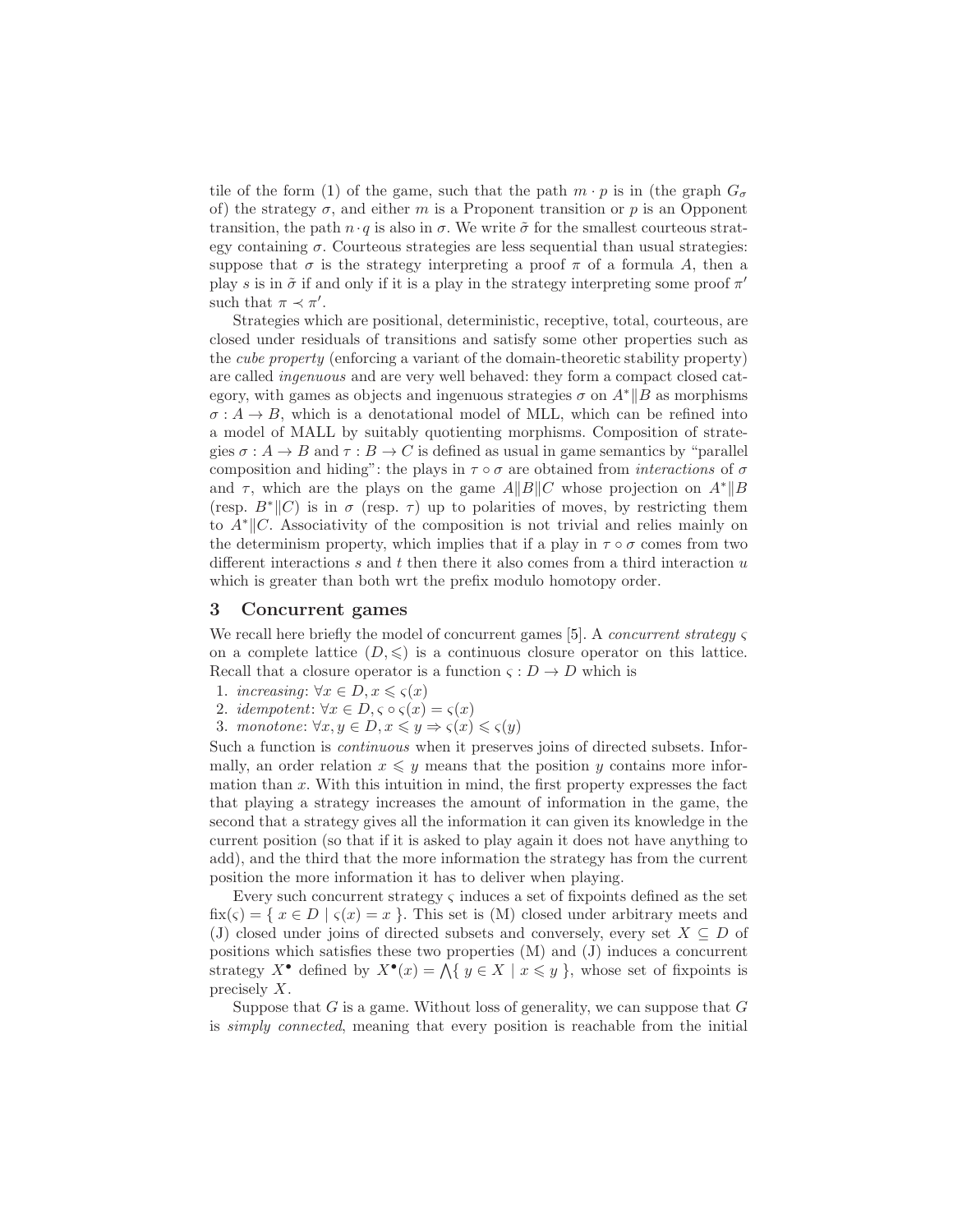position  $*$  and two plays  $s, t : * \longrightarrow x$  with the same target are homotopic. This game induces a partial order on its set of positions, defined by  $x \leq y$  iff there exists a path  $x \rightarrow y$ , which can be completed into a complete lattice D by formally adding a top element  $\top$ . Now, consider a strategy  $\sigma$  on the game G. A position x of the graph  $G_{\sigma}$  induced by  $\sigma$  is *halting* when there is no Proponent move  $m : x \longrightarrow y$  in  $\sigma$ : in such a position, the strategy is either done or is waiting for its Opponent to play. It can be shown that the set  $\sigma^{\circ}$  of halting positions of an ingenuous strategy  $\sigma$  satisfies the properties (M) and (J) and thus induces a concurrent strategy  $(\sigma^{\circ})^{\bullet}$ . Conversely, if for every positions  $x, y \in D$ we write  $x \leq_{P} y$  when  $y \neq \top$  and there exists a path  $x \rightarrow y$  containing only Proponent moves, then every concurrent strategy  $\varsigma$  induces a strategy  $\varsigma^{\frac{t}{2}}$  defined as the set of plays in G whose intermediate positions x satisfy  $x \leq P \zeta(x)$  – and these can be shown to be ingenuous. This thus establishes a precise relation between the two models:

Theorem 1. The two operations above describe a retraction of the ingenuous strategies on a game G into the concurrent strategies on the domain D induced by the game G.

Moreover, the concurrent strategies which correspond to ingenuous strategies can be characterized directly. In this sense, concurrent strategies are close to the intuition of focused proofs: given a position  $x$ , they play at once many Proponent moves in order to reach the position which is the image of  $x$ .

However, the correspondence described above is not functorial: it does not preserve composition. This comes essentially from the fact that the category of ingenuous strategies is compact closed, which means that it has the same strategies on the games interpreting the formulas  $A \otimes B$  and  $A \hat{\otimes} B$  (up to the polarity of the first move). For example, if  $X$  (resp.  $Y$ ) is interpreted by the game with one Proponent transition  $\dagger \longrightarrow x$  (resp.  $\dagger \longrightarrow y$ ), the interpretations of  $X^*$  <sup>2</sup>  $Y^*$  and  $X \otimes Y$  are respectively



Now, consider the strategy  $\sigma : X^* \mathcal{N} Y^*$  which contains only the prefixes of the bold path  $\dagger \longrightarrow (x^* \mathcal{R} y^*)$  and the strategy  $\tau : X \otimes Y$  which contains only the prefixes of bold path  $\dagger \longrightarrow (x \otimes y)$ . The fixpoints of the corresponding concurrent games are respectively  $\sigma^{\circ} = \{\dagger, \dagger \gamma \dagger, x^* \gamma \dagger, x^* \gamma y^* \}$  and  $\tau^{\circ} = \{ x \otimes y \}$ . From the point of view of asynchronous strategies, the only reachable positions by both of the strategies in  $X \otimes Y$  are † and †  $\otimes$  †. However, from the point of view of the associated concurrent strategies, they admit the position  $x \otimes y$  as a common position in  $X \otimes Y$ . From this observation, it is easy to build two strategies  $\sigma$ :  $A \to B$  and  $\tau : B \to C$  such that  $((\tau \circ \sigma)^{\circ})^{\bullet} \neq (\tau^{\circ})^{\bullet} \circ (\sigma^{\circ})^{\bullet}$  (we refer the reader to [\[5\]](#page-10-11) for the definition of the composition of closure operators). In the example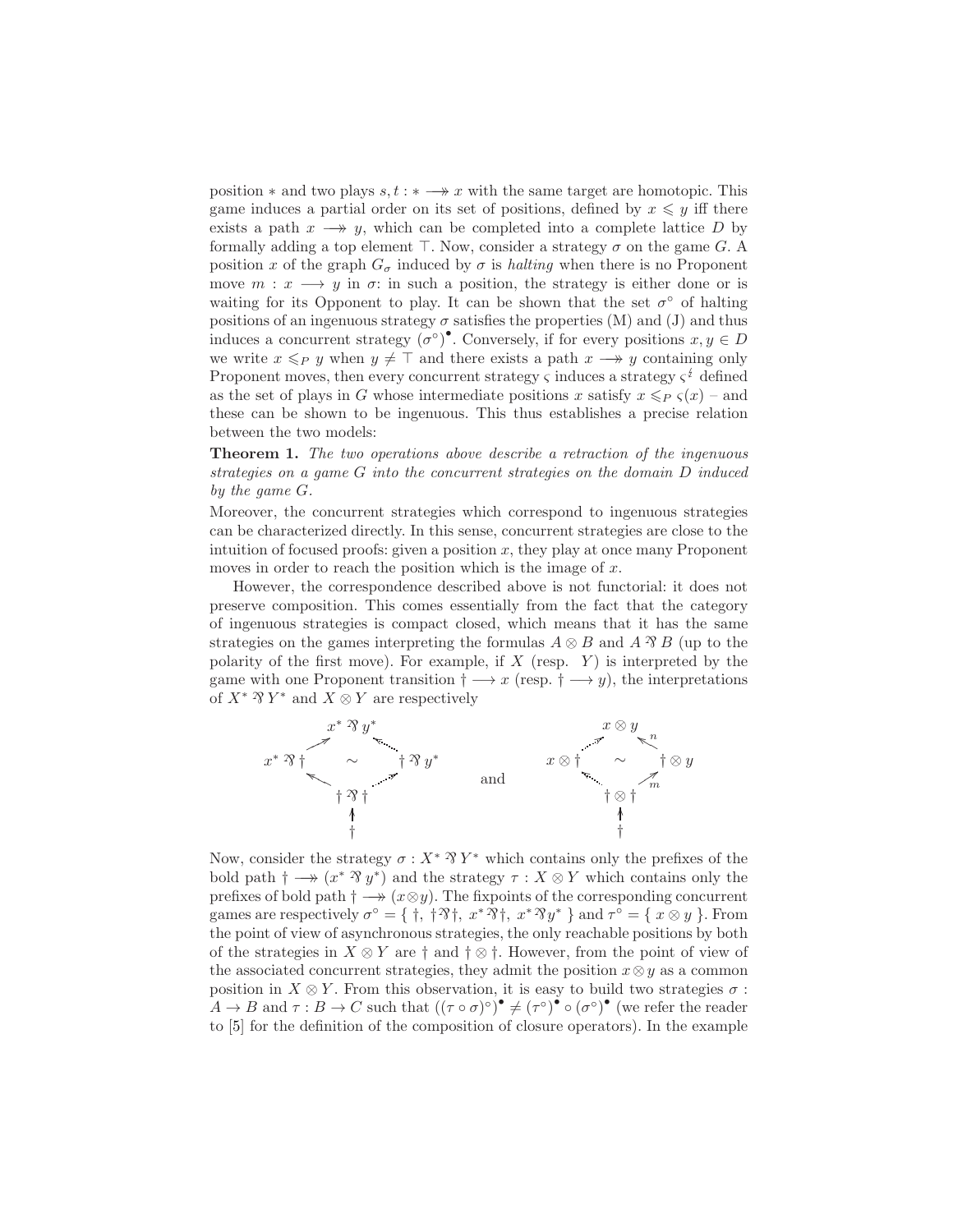above, the strategy  $\tau$  is the culprit: as mentioned in the introduction, the two strategies on X and Y should be independent in a proof of  $X \otimes Y$ , whereas here the strategy  $\tau$  makes the move n depends on the move m. Formally, this dependence expresses the fact that the move  $m$  occurs after the move  $n$  in every play of the strategy  $\tau$ . In [\[16\]](#page-10-13), we have introduced a *scheduling criterion* which dynamically enforces this independence between the components of a tensor: a strategy satisfying this criterion is essentially a strategy such that in a substrategy on a formula of the form  $A \otimes B$  no move of A depends on a move of B and vice versa. Every definable strategy satisfies this criterion and moreover,

#### Theorem 2. Strategies satisfying the scheduling criterion form a subcategory of the category of ingenuous strategies and the operation  $\sigma \mapsto (\sigma^{\circ})^{\bullet}$  extends into a functor from this category to the category of concurrent games.

This property enables us to recover more precisely the focusing property directly at the level of strategies as follows. Suppose that  $\sigma$  is an ingenuous strategy interpreting a proof  $\pi$  of a sequent  $\vdash \Gamma$ . Suppose moreover that  $s : x \longrightarrow y$  is a maximal play in  $\sigma$ . By receptivity and courtesy of the strategy, this play is homotopic in the graph  $G_{\sigma}$  to the concatenation of a path  $s_1 : x \longrightarrow x_1$  containing only Opponent moves, where  $x_1$  is a position such that there exists no Opponent transition  $m: x_1 \longrightarrow x'_1$ , and a path  $s_2: x_1 \longrightarrow y$ . Similarly, by totality of the strategy, the path  $s_2$  is homotopic to the concatenation of a path  $s'_2: x_1 \longrightarrow y_1$ containing only Proponent moves, where  $y_1$  is a position which is either terminal or such that there exists an Opponent transition  $m: y_1 \longrightarrow y'_1$ , and a path  $s_2' : y_1 \longrightarrow y$ . The path  $s_2'$  consists in the partial exploration of positive formulas, one of them being explored until a negative subformula is reached. By courtesy of the strategy, Proponent moves permute in a strategy and we can suppose that  $s_2'$  consists only in such a maximal exploration of one of the formulas available at the position  $x$ . If at some point a branch of a tensor formula is explored, then by the scheduling criterion it must be able to also explore the other branch of the formula. By repeating this construction on the play  $s_2^{\prime\prime}$ , every play of  $\sigma$  can be transformed into one which alternatively explores all the negative formulas and explores one positive formula until negative formulas are reached. By formalizing further this reasoning, one can therefore show that

#### <span id="page-9-0"></span>Theorem 3. In every asynchronous strategy interpreting a proof in MALL is included a strategy interpreting a focusing proof of the same sequent.

A motivation for introducing concurrent games was to solve the well-known Blass problem which reveals that the "obvious" game model for the multiplicative fragment of linear logic has a non-associative composition. Abramsky explains in [\[1\]](#page-10-17) that there are two ways to solve this: either syntactically by considering a focused proof system or semantically by using concurrent games. Thanks to asynchronous games, we understand here the link between the two points of view: every proof in linear logic can be reorganized into a focused one, which is semantically understood as a strategy playing multiple moves of the same polarity at once, and is thus naturally described by a concurrent strategy. In